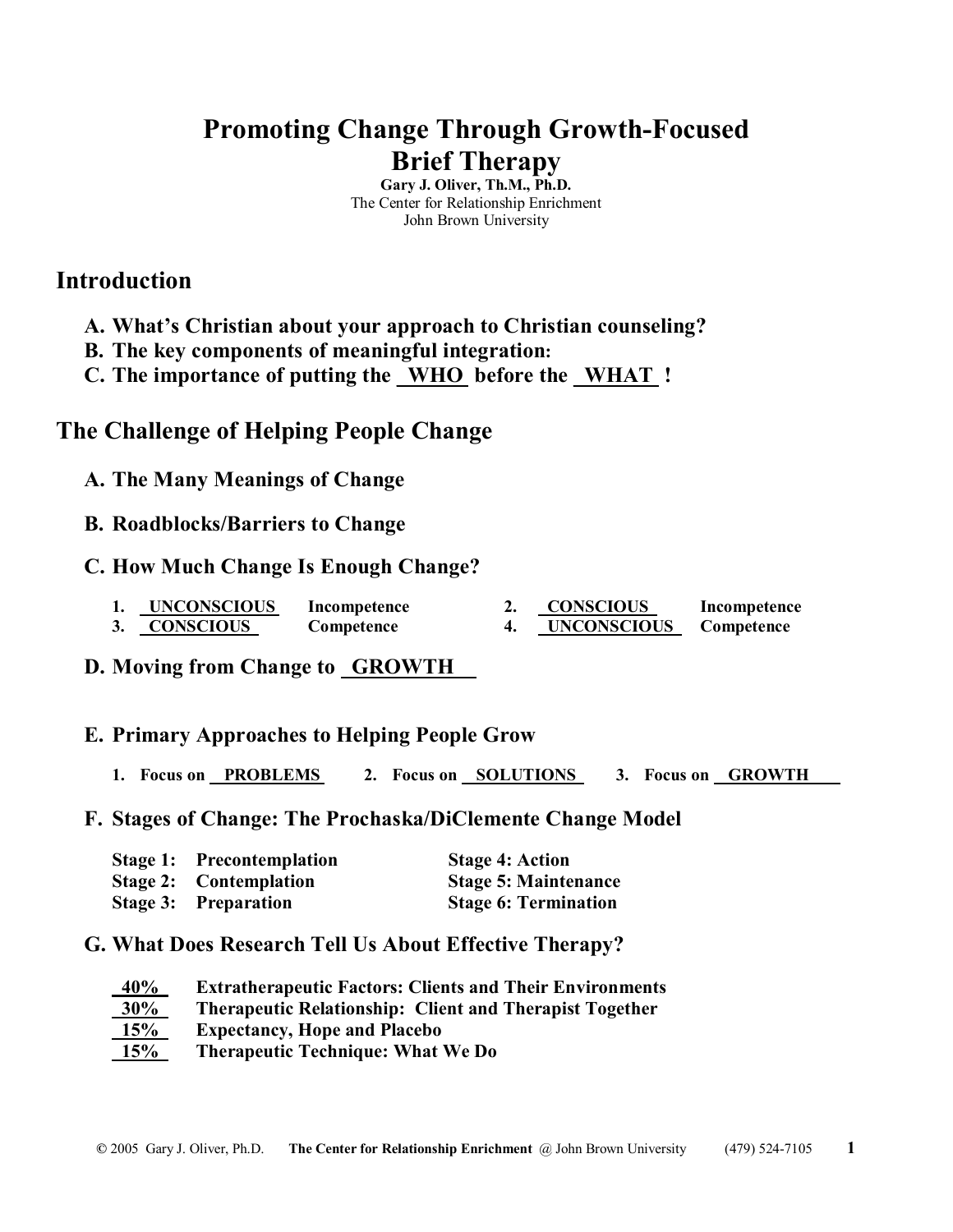# **Brief Therapy: Where Did It Come From and What Is It?**

- **A. Where Did Brief Therapy Come From?** 
	- **1. In the Beginning:**
	- **2. Bill O'Hanlon's Three Waves of Psychotherapy**
	- **3. The Milwaukee Model: Solution-Focused Brief Therapy**

### **B. What is Brief Therapy?**

- **1. Definitions**
- **2. Some Differences Between Brief and Long-Term Therapy SPECIFIC Objectives CLEAR Plan Directive Techniques Treatment of SYMPTOMS is Legitimized Communication: Solution-Focused Responsibility for ACCOMPLISHING Goals**
- **3. Core Assumptions of Brief Therapy** 
	- **a. A conscious and conscientious use of time**
	- **b. A belief that therapy is not "timeless" but rather may be intermittent throughout a person's life**
	- **c. An emphasis on pragmatism, parsimony and change versus "cure". The client receives the amount of therapy needed. No more and no less.**
	- **d. Limited and specific goals, maintenance of a specific treatment focus with clearly defined outcomes.**
	- **e. Small changes are all that is necessary.**
	- **f. The strengths and resources of the client are emphasized and utilized**
	- **g. Creative, pragmatic and flexible use of techniques**
- **4. Growing African Violets**

# **Core Concepts of Growth-Focused Brief Therapy (GFBT)**

### **A. GFBT: A Strong Start and a Solid Foundation**

### **B. GFBT: An Integrative Model**

- 
- **1. Biblical/Theological Foundations 2. Psychological/Theoretical Foundations**

### **C. Key Assumptions of Growth-Focused Brief Therapy**

- **1. All people are created in the image of God and as image bearers have INFINITE value and worth.**
- **2. All have sinned and fall short of the glory of God.**
- **3. The most effective treatment takes into account the WHOLE person: mind, emotions and will.**
- **4. Different approaches can be helpful with different kinds of people presenting with different kinds of problems at different stages in their life. GFBT acknowledges the value of DIFFERENCES .**
- **5. Change is INEVITABLE , growth is optional.**
- **6. SMALL changes can be significant.**
- **7. People bring many RESOURCES into the counseling session. Effective therapy builds on a client's STRENGTHS rather than identifying and dwelling on their weaknesses.**
- **8. Problems are solved, people aren't CURED .**
- **9. FAILURE can be an invaluable resource for learning (II Corinthians 12: 7-10)**
- **10. The Psalm 139:23-24 Principle**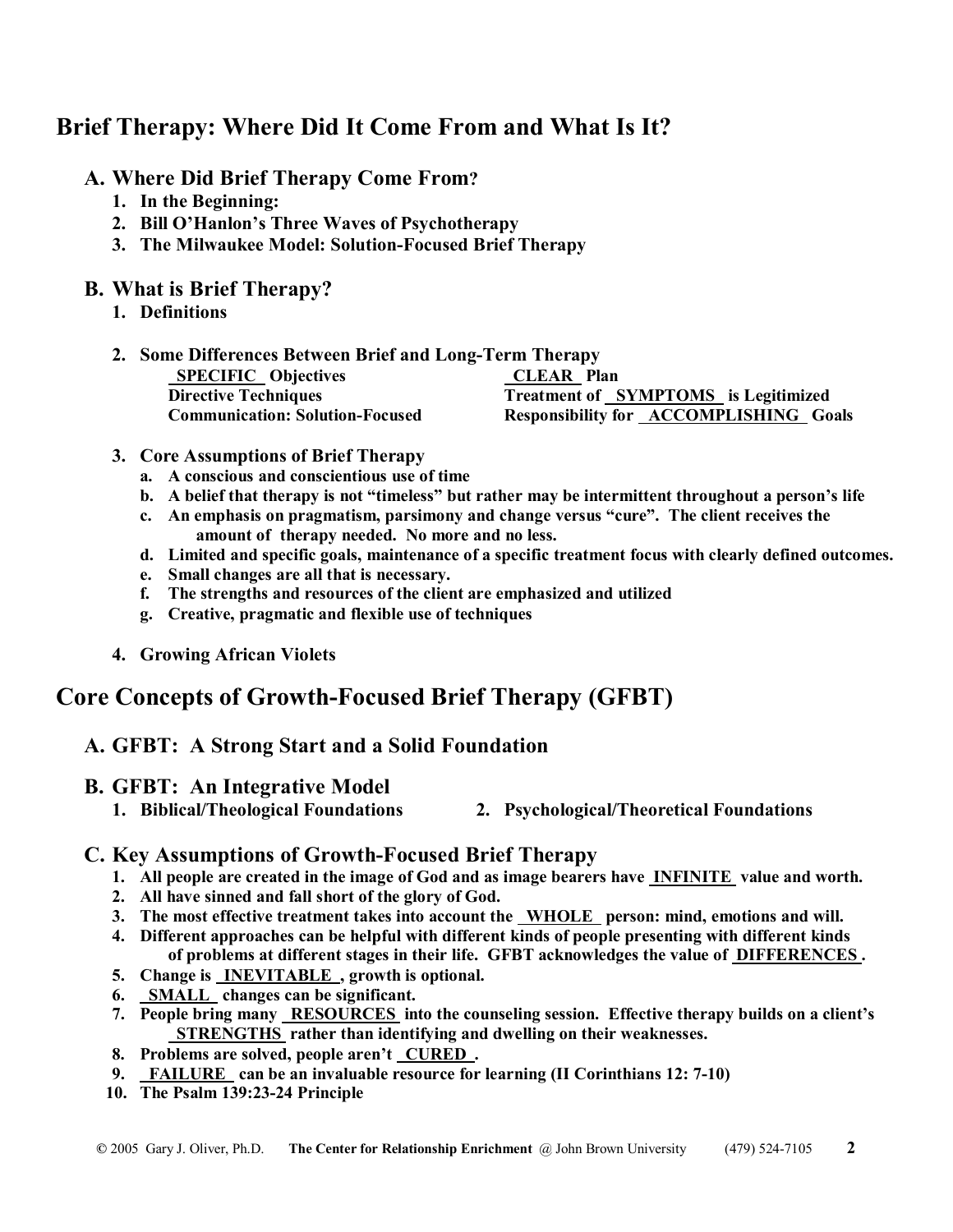### **D. Important Focal Shifts of Growth-Focused Brief Therapy**

- **1. From Change to GROWTH**
- **2. From Weaknesses to STRENGTHS**
- **3. From the Past to the PRESENT**
- **4. From Problems to POSSIBILITIES**
- **5. From Excuses to EXCEPTIONS**
- **6. From Uniformity to UNIQUENESS**

## **The Process of Growth-Focused Brief Therapy (GFBT)**

- **A. Pre-Session Distinctives**
	- **1. The initial phone call**
	- **2. Pre-session assessment and seeding of a "growth-focus"**
- **B.** 1<sup>st</sup> Session Distinctives
	- **1. Determine the status of your clients: Visitor Complainant Customer**

**Key Question: What ARE clients a customer for?** 

- **2. Clarify the CONTEXT of their call for counseling:**
- **3. Clarify the TERMINATION criteria ... that then informs your treatment plan:**
- **4. Other 1st Session Tasks**
- **5. Growth-Focused Interventions: The Search for Solutions & Growth Points** 
	- **a. Miracle Question** 
		- **1a) An EXTERNAL Miracle 1b) An INTERNAL Miracle**
	- **b. Exception-Finding Questions**
	- **c. Scaling Questions**
	- **d. Coping Questions**
	- **e. Other Interventions**
- **6. Co-constructing Well-Formed Goals** 
	- **a. Focus of Goals**
	- **b. Size of Goals**
	- **c. Characteristics of Goals**